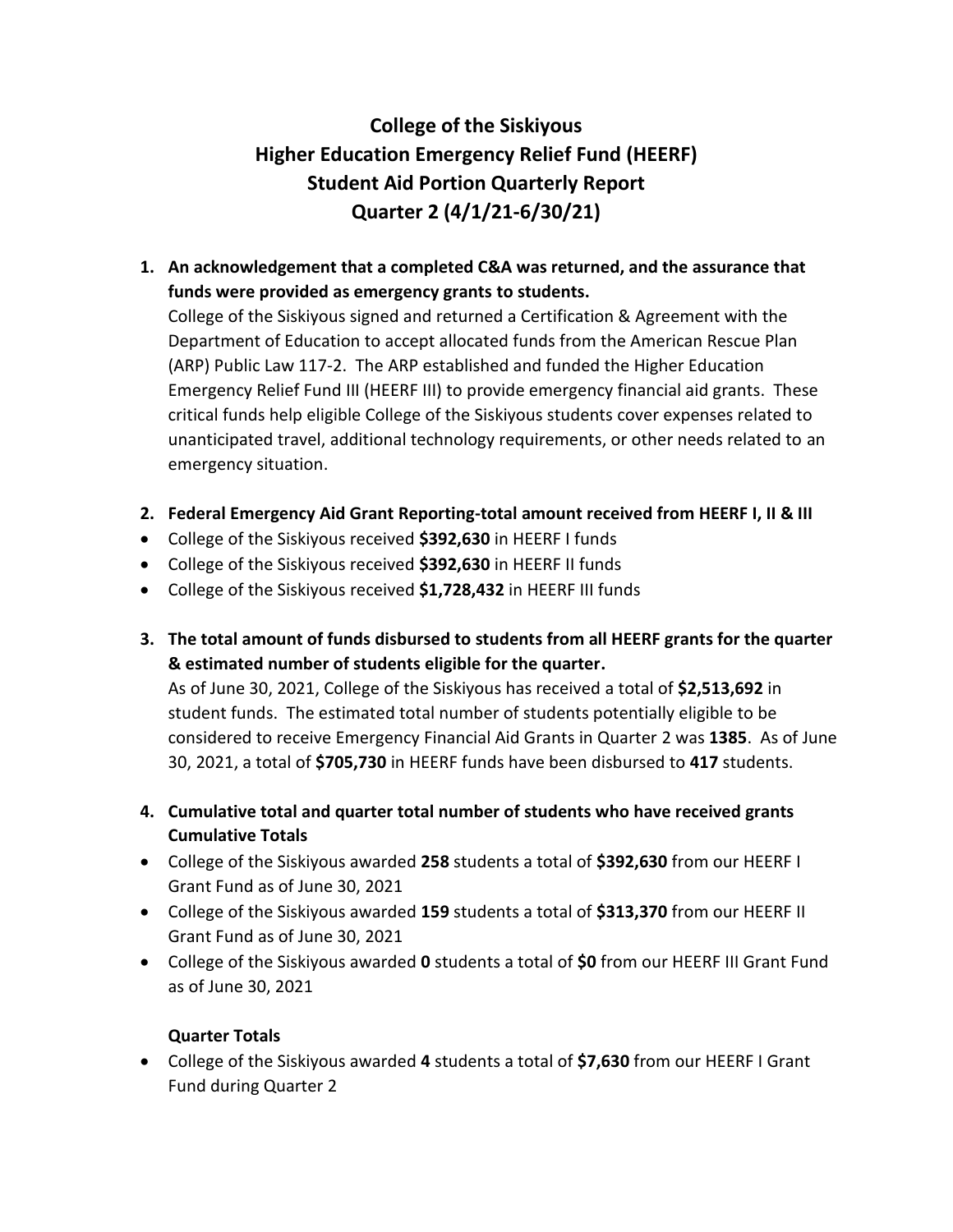- College of the Siskiyous awarded **159** students a total of **\$313,370** from our HEERF II Grant Fund during Quarter 2
- College of the Siskiyous awarded **0** students a total of **\$0** from our HEERF III Grant Fund during Quarter 2

#### **5. Federal Emergency Grant Criteria and Eligibility**

College of the Siskiyous made Federal HEERF funds available through an online Higher Education Emergency Relief Fund (HEERF) Application.

- Funding formula created to award based on greatest need, as determined by set criteria per federal guidelines.
- Application created in order to award grants to only eligible students, as identified by federal regulations as identified by Federal Department of Education, pursuant to the HEA Code Section 484.
- Application will also serve as documentation to demonstrate compliance.
- All applications are verified to ensure student eligibility in addition to self-certification. This ensures all applicants meet eligibility criteria of HEA Section 484.
- Applications are reviewed by a grant award workgroup. Decisions regarding grant amount based on need per funding formula.
- Approved Applications are submitted to the Financial Aid Office and awarded to student accounts.
- The Business Office then sends out the CARES Grant Payments via BankMobile. Students that do not have a BankMobile account will receive their grant via check.
- **6. Guidance Provided to students concerning HEERF Emergency Grants**

## **College of the Siskiyous CARES Act Grant Application for Students**

### **We know this is a challenging time for students and want to commend you for your continued resilience! We are here for you!**

Through the Coronavirus Aid, Relief and Economic Security (CARES) Act, College of the Siskiyous is able to offer financial assistance to students in need. The purpose of the funds is to award emergency financial aid grants to students for specific expenses that are a direct result of the disruption of campus operations due to COVID-19.

College of the Siskiyous will be using an online application to assist us in determining eligible students to receive funding from the CARES Act funds allotted.